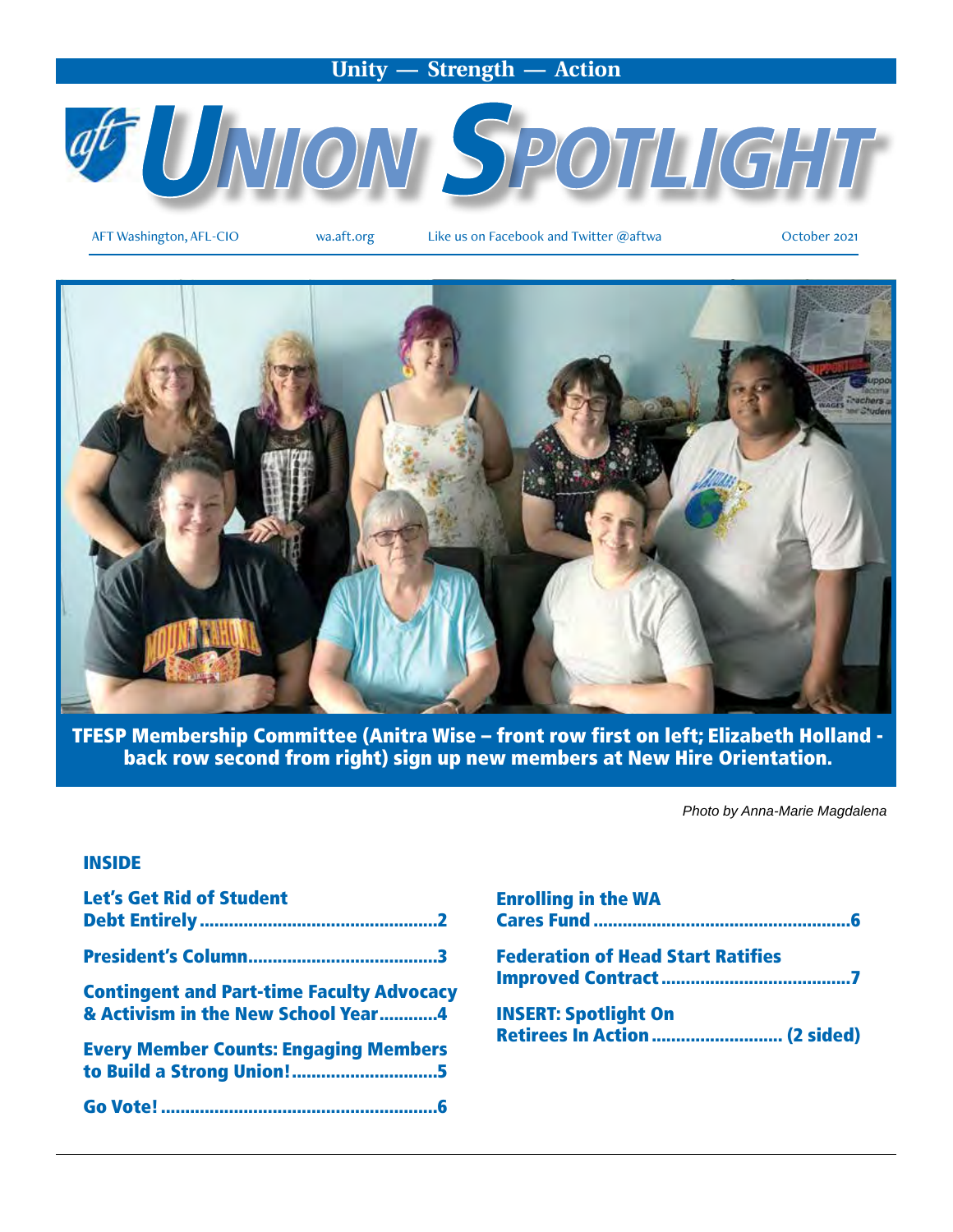## Let's Get Rid of Student Debt Entirely

*By Cortney Marabetta, Communications Specialist*

How do you tackle a hydra? The simplest solution to stopping a creature that grows new heads when you cut one off is to not bother messing about with the head. In the US today, one of our great hydras is student debt and the cost of college. One head is existing student debt, another is forgiveness programs, a third is equity, a fourth is the cost of college – all of those and more are connected to a single body that squashes opportunity and the American economy. We're taking steps to stop that hydra in its tracks, and we're going to ask you to join us.

Existing student debt is a very real burden for the people who carry it, as well as a spoiler on the American economy, particularly when you consider how it impacts home-buying. It couldn't not, given that the rate of debt is growing six times faster than the economy this year. 43 million borrowers owe an average of almost \$40,000 each. A wipeout of student debt is a way to lift a lot of people into more financial security. Greater financial security allows people to put down roots in communities, work in meaningful jobs, and participate more fully in life outside of work. Loading graduates down with debt prevents those opportunities.

To tackle the current \$1.7 trillion in student debt, the AFT and others, like the Student Borrowers' Protection Center, are advocating cancellation of up to \$50,000 of debt for public service workers. If you or a friend or family member has debt, you can add your voice by telling Congress your story here: https://bit.ly/3AnqO38. Major improvements to the Public Service Loan Forgiveness program means that 550,000 borrowers will be newly eligible for the program, but that does not mean the student loan debt problem is solved. This is an urgent need; the system must

be fixed so that people are lifted out of debt and into greater financial security.

It's also critical to remember that cancelling student debt is a step toward racial equity. Systemic racism has prevented Black, Indigenous and other People of Color from accumulating generational wealth due to disparity in earnings, racist housing policies, the higher costs of things (like insurance, banking fees, etc.) paid by people with less money and so on. This, in turn, leads to the need to take on more debt for the education that is supposed to help attain economic security. This cycle perpetuates racial inequities and traps more graduates of color in greater debt than white graduates. It's unjust and we don't have to continue it.

And finally, we can increase equity and solve these problems even faster by providing free college. We should frame college as collective investment in our people, and treat that investment with seriousness. Burdening students with debt is increasingly harmful to all of us and many of our elected leaders agree! The budget reconciliation bill currently before Congress increases spending on Pell Grants and provides students 2 years of free CTC education.

We have a debt problem to solve, and one to prevent through free college. We need you to take action to help make these goals a reality! Check out the front page of our website, http://wa.aft.org, for links to actions you can take to support any or all of these approaches, as well as a link to AFT benefit Summer, a student-debt management tool you can access to get help with your student debt now. Rest assured, this advocacy will continue, and we'll add in more ways to tackle that hydra as they come up.

## AFT Washington Executive Board

President **Karen Strickland**

Vice President At-Large Pos. 1 **David Ortiz**

Vice President At-Large Pos. 2 **Simone Terrell**

Vice President At-Large Pos. 3 **Richard Moore**

Vice President for Community and Technical Colleges Council  **Jaeney Hoene**

Vice President for School-Related Personnel Council  **Diane Hollstrom**

> Vice President for 4-Year Colleges and Universities **Peter Pihos**

Vice President for Contingent Faculty  **Jacqui Cain**

Vice President for Legislative Affairs **Susie Wilson**

> Vice President for Higher Ed Classified Personnel **Vacant**

Vice President for Paraprofessional Classified Personnel **Gillian Reese**

Vice President for Legal Defense **Tran Phung**

Vice President for Human Rights **Tracy Lai**

> Vice President for COPE **Travis Margoni**

> > **Secretary Eric Hamako**

**Treasurer Kenneth Pimpleton**

Retiree Chapter Representative **Renee Potter**

> Parliamentarian **K. Ann McCartney**

Board meetings are usually held on the first Saturday of the month except for holidays and summer months. Board members are elected to two-year terms. AFT Washington represents over 6,500 members and prospective members in early childhood education, K-12, and higher education in Washington State and is affiliated with the American Federation of Teachers, which represents 1.7 million members nationwide.

> Editor, Cortney Marabetta cmarabetta@aftwa.org *Photos by Cortney Marabetta unless otherwise noted.* 206-242-4777 ext. 8084 Toll free: 1-866-99-AFTWA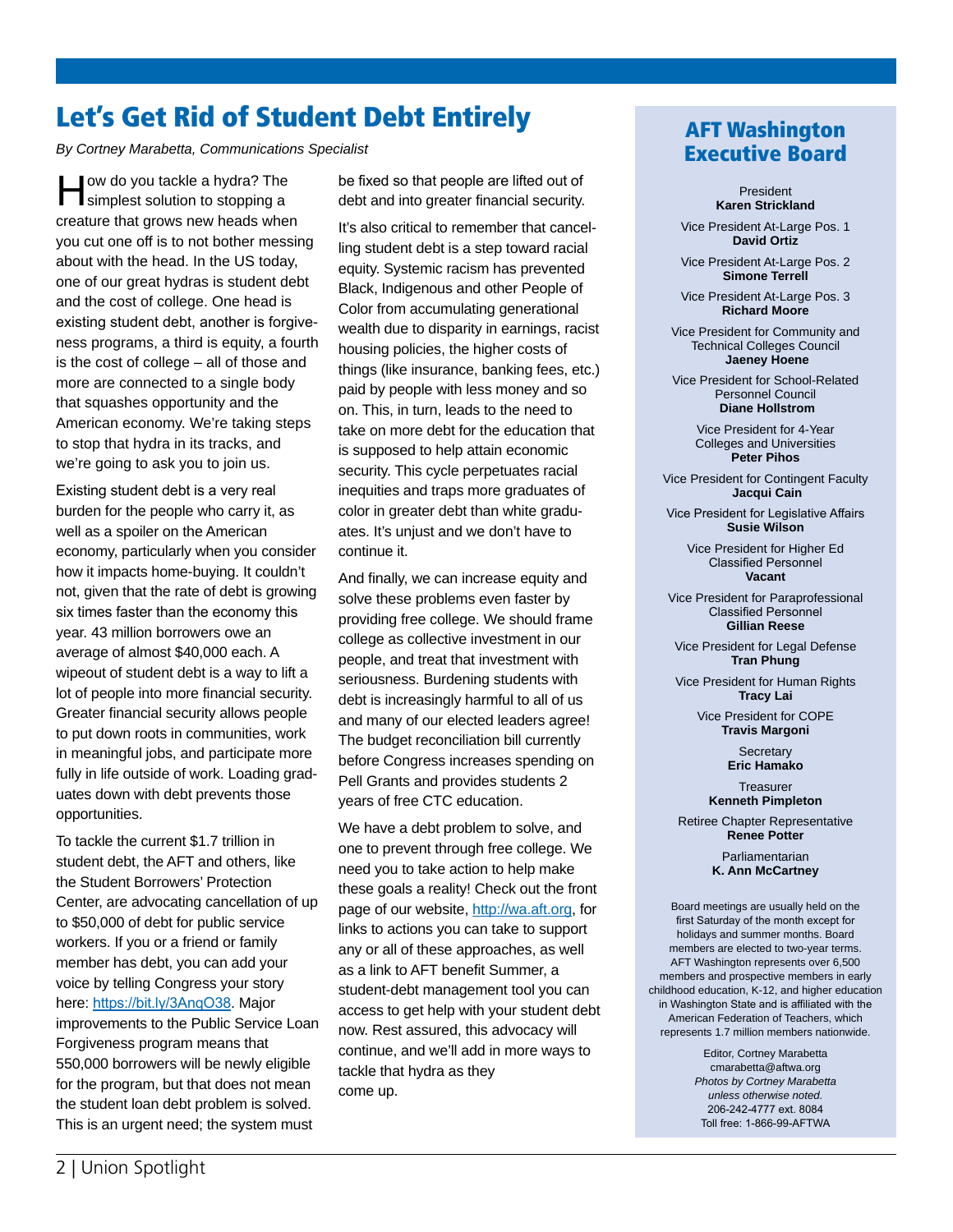

*Karen Strickland*

In preparing to write my column for the<br>Spotlight I looked back at what I wrote n preparing to write my column for the a year ago…just six months into the pandemic. I was disheartened to read something I could have written today… "Tragically, we are facing crisis after crisis after crisis, most recently the rash of threatening tropical storms in the south and precedent-setting forest fires here in the west." As I write this, Louisiana has been thrashed by Hurricane Ida, making landfall 16 years to the day after Katrina devastated so many lives. Highlighting the harm of climate change, Ida carried on to cause death and destruction in New York and New Jersey.

And yet, the human spirit fights on.

In August, Governor Inslee issued an executive order requiring all education employees be vaccinated, an order that is necessary for safer school re-opening. Our staff and local leaders are bargaining the impacts of the mandate (the pandemic has created a never-ending-bargaining scenario!). I'm particularly impressed by our three Clover Park Technical College locals who have joined together along with their IUOE co-workers to bargain the impacts of closure, re-opening and the vaccine mandate together. They increased their collective power in bargaining and the effectiveness of their solutions in this unprecedented situation – in fact, management could

# President's Column We are and will be Union Strong

hardly wait to agree to additional leave to facilitate members getting vaccinated!

We can also look to our leaders in the United Classified Workers Union who work in the Issaquah and Northshore school districts. They have engaged more of their members in leadership and union activity than ever before, participating in our annual Powerful Locals Conference, the Classified Council, and our Classified Staff conference. They are demonstrating what it takes to be a powerful local and are stronger than ever.

These are only two examples of local leaders stepping up in a big way on behalf of their membership and I hope you'll let them know how much you appreciate all they have done to navigate the unending challenges and changes precipitated by this pandemic.

On top of the pandemic, we also have to deal with the attempts of nefarious forces to undermine our unions and our investment in the public sector.

One such group is the so-called Freedom Foundation, a group I have written about before. All of our public sector members have been subjects of their public information requests and they are at it again. Funded by the usual suspects – the Kochs, the DeVos', the Bradleys – they encourage members to drop their membership, promising the moon in exchange. Their mission, and that of their funders, is fundamentally anti-worker. Their goal is to silence workers, diminish our democracy, shred the social safety net, and expand the already-obscene wealth gap. They have no shame and will exploit the fear, uncertainty, and instability generated by the pandemic to achieve their goals.

But they will continue to fail because working people know what we gain by joining together, from the higher wages and better benefits we get at work, to the progress towards social and racial justice we see in our schools, colleges, and communities. A recent survey by Oxfam found that Washington state is 7th overall in their ranking of the best states to work in, and number 1 in our wage policies. (Last year, in their ranking of best states to work in during a pandemic, Washington ranked number 1 overall.) It's easy to see the relationship between our high union density – we are the fifth most organized state in the country – and these rankings. On the federal level, the COVID relief and recovery packages, the infrastructure bill and the American Families Plan are the kinds of investments that the labor movement fights for because they improve our quality of life…and that's why the FF tries to silence us. As our quality of life improves, the billionaire class's ability to exploit our labor decreases.

Don't fall for the Freedom Foundation's lies. If you receive mail urging you to quit your union, reach out to your union leadership instead and ask how you can get involved and help make our state even "Union Stronger".

By the time you read this, the vast majority of you will have been vaccinated and returned to the classroom, the school bus, the kitchen or the campus. You will have done your part to get education and your community back to some sort of normal. But we're on the knife's edge as of this writing, and I don't know if case rates and hospitalizations will have continued upward, leading to school and college closures or if we'll have reversed the

*(Continued on pg. 4)*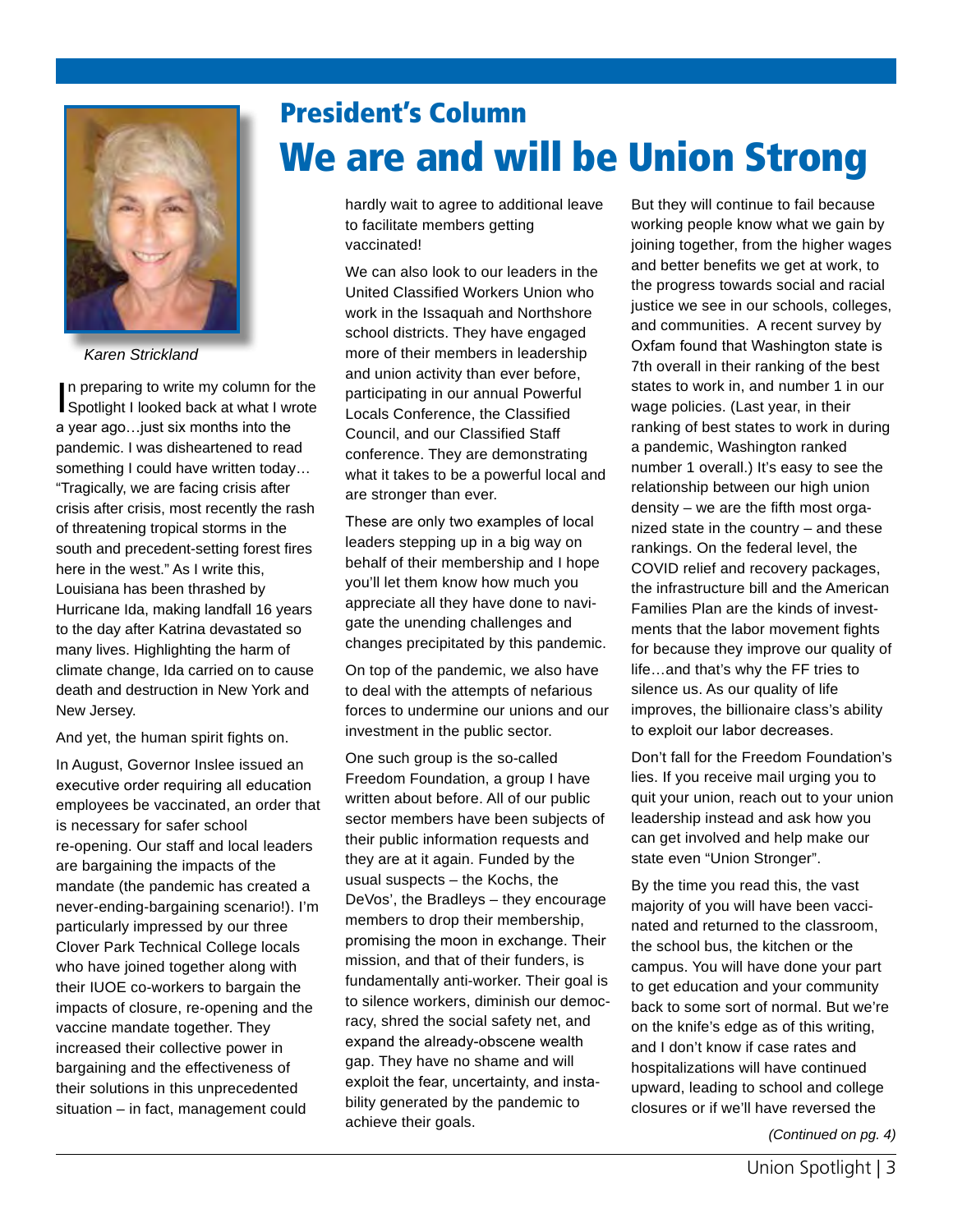# Contingent and Part-time Faculty Advocacy & Activism in the New School Year

*By Jacqui Cain, Vice President for Contingent Faculty, and Enrie Marusya, Union Organizing Representative*

*A Resolution for improving represen-tation and working conditions*

The Contingent Faculty Issues Committee (CFIC) of AFT Washington has been busy in the last six months. In May, the Committee brought forward a resolution at the AFT Washington biennial convention, encouraging locals to increase union membership among contingent/part-time/adjunct faculty, and to better represent said faculty and their needs in union leadership and bargaining. It also committed AFT Washington resources to the cause.

The resolution passed unanimously, and in August the committee held a workshop as part of AFT Washington's annual Powerful Locals conference on how to implement the resolution. One highlight of this was a walkthrough of a suggested calendar of events and actions that locals can take. This calendar is now being reworked in light of the Delta variant because in-person organizing and events no longer seem like the safest option. However, there are still things your local can get started on! CFIC is asking all faculty locals to identify 1-3 potential leaders (likely already e-board members) to start attending the statewide monthly meetings. These are held virtually on the first Saturday of every month.

#### *Virtual advocacy this Fall*

At the top of the agenda for CFIC this fall is focusing on getting a strong turnout of contingent faculty to the upcoming State Board for Community and Technical Colleges (SBCTC) meeting on October 20th between 1:30- 3:30. During that window, contingent faculty from across the state—including in our sister union WEA—will speak to the board about how the twin storms of COVID and ctcLink have negatively impacted contingent faculty and their students. We intend to provide an array of ways the SBCTC can help alleviate these woes—but first we need to hear from our membership about how COVID and ctcLink have impacted them. As part of this effort, be ready to share a petition asking that SBCTC take action,

complete with personalized messages from faculty to the board.

All this is to say that even though we won't be meeting in person or kicking off our big in-person membership drives yet, there are still plenty of ways for contingent faculty to start participating more in their local unions and at the state level. We'll also be working with locals this fall to get better data on their adjunct workforce and how to contact them, so that when it is actually safe to start in-person organizing, we'll be ready to hit the ground running. We strongly believe that it's time for local unions to better represent all their members and that starts with good data!

If you or an adjunct you know is ready to start advocating for adjuncts at the local and state level, or to get more information about the resolution and a toolkit for its implementation, contact Enrie Marusya (former name Irene Morrison, staff support for CFIC at emarusya@ aftwa.org).

### President Message

*(from pg. 3)*

trends I'm seeing today, on Labor Day 2021.

Whatever the status of the pandemic, we will continue dealing with it while we get out the vote for the November election, prepare for the 2022 legislative session and begin thinking about redistricting and the 2022 elections. We will do this in solidarity with you, our members, with our Labor family and

with our community partners. We will hold onto our Big Dreams and we will take the Bold Action needed to realize our vision of the schools and colleges we want to work in and the communities we want to live in.

We do have to deal with this pandemic, but we don't have to let it define our work or throw us off track. You can play a part in keeping us on track by getting

active in your local, for example by helping welcome new employees into the union. (See page 5 for a great success story on that!) Or you can join one of our committees – Human Rights, Legislative Affairs, [Re]Invest in Our Colleges (ROC), Committee on Political Education (COPE), or Retirees. We are Union Strong and there is room for you in our union.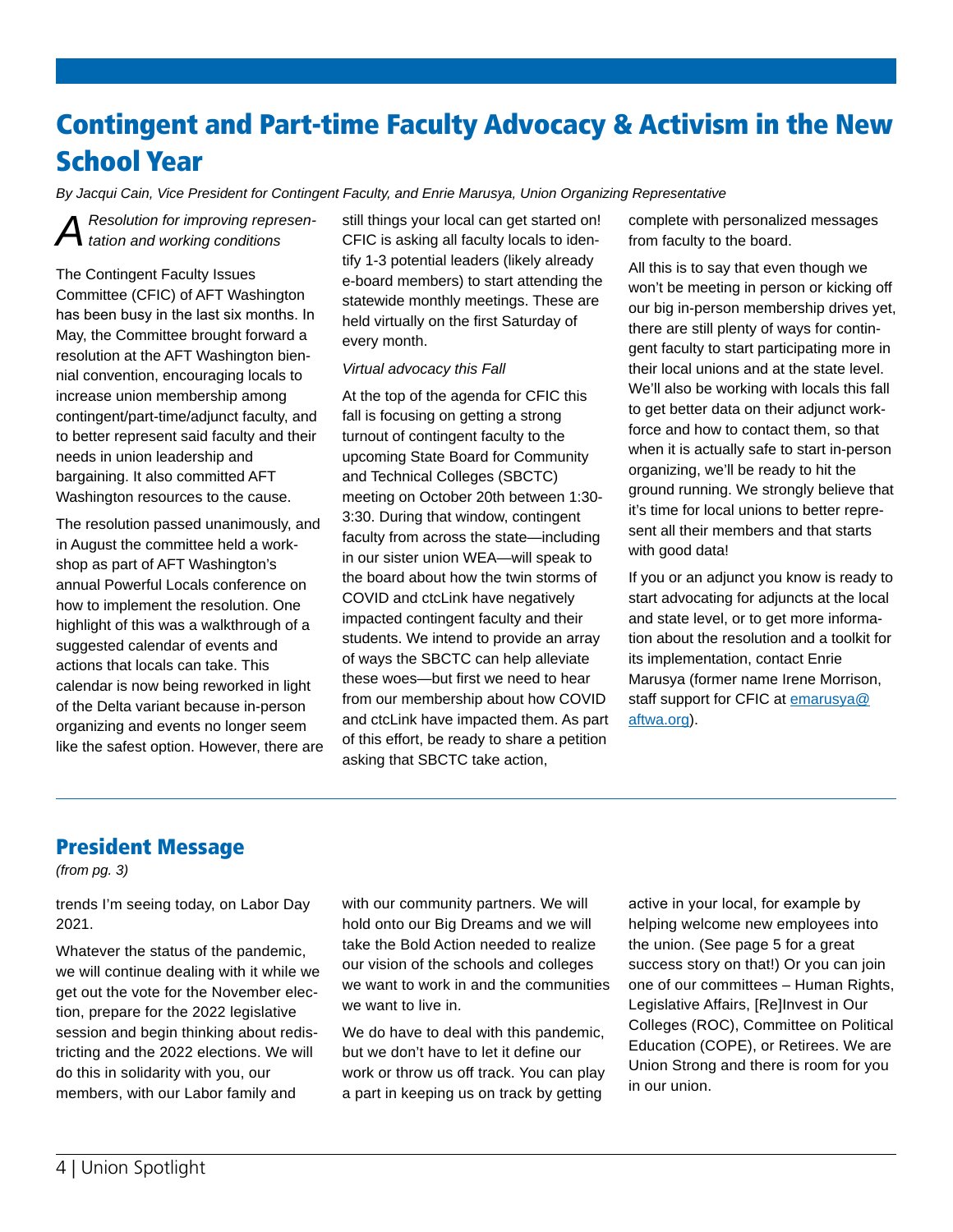## Every Member Counts: Engaging Members To Build A Strong Union!

*By Elizabeth Holland, Second Vice President of Membership, Tacoma Federation of Education Support Professionals, AFT Local 461 & Anna-Marie Magdalena, Union Organizing Representative*



*AFT Local 461 new members with Building Rep Coordinator Anitra Wise and Second Vice President of Membership Elizabeth Holland Photo by Anna-Marie Magdalena*

Robust membership committees<br>
Robust the difference in membership recruitment. Over the summer, our membership committee signed up 34 new members by being a constant presence at new hire orientation and following up with one-on-one conversations.

#### *Making the connection at new hire orientations*

Our goal going into the new hire orientation is that we sign up every single new employee as a union member. These new members will leave with a basic understanding of their rights as union members, who to contact from our union, and the importance of the labor movement in protecting workers. Signing up new members sends the message to the administration that we are increasing our membership numbers, have an organizing structure in place, and are able to put members into action.

We start with a new member packet. Pieces we include are a copy of the current collective bargaining agreement, welcome letter from local leadership, and union contact cards. After the member has signed the membership form, we hand out the membership packets and some union goodies.

Once we have the initial conversation, we follow up with the new members in different ways. Whether it is a postcard, an email to their personal email, or a welcome from the building representative, we want to make sure our members know we are a union that engages all its members and communicates with them on a regular basis. In addition, in the rare case we haven't signed up the new employees, having an in person one-onone conversation with the goal of having the employee sign a membership form has been very successful.

#### *The importance of one-on-one conversation*

As union leadership, our conversation with members needs to reflect that we are listening to their concerns and responding to them. When engaging potential members, we need to be able to let them know that being a member of our union is going to make a real difference in their working conditions.

One of the struggles that membership committee members face is how to have these conversations in a virtual environment. In these virtual conversations we need to assume that members want to hear from our union and get more information. We can make a zoom date with potential members through texting or

phone banking. Another challenge is the need for paper membership forms, so we need to be able to create virtual membership forms to walk members through filling out the form. The virtual workplace has made it challenging to engage potential members and we need to find creative ways to overcome these challenges. If our members are physically in the building, we can hold membership drives with AFT Washington staff.

#### *Membership drives and worksite reps*

In the coming months we have scheduled membership drives with the support of AFT in order to recruit new employees we missed in the new hire orientation to become members. These membership drives give us the opportunity to have the important one-on-one conversations that identify issues of significance to our membership and follow up on getting these coworkers to become union members. In addition, we can identify potential building representatives who have the ability to lead their coworkers to take collective action.

During a membership drive, we can help to build the worksite rep structure for each building, connecting members with our union and making our union part of their everyday work life experience.

The work we do to increase our membership and member engagement can never be done by one person. The labor movement is based on collective action, whether that collective action is signing a petition, going on strike, or signing up new members, everyone needs to be involved. A big shout out to Anitra Wise, Lisa Wolf, and Therese Belle, our building rep coordinators and membership committee members who make this work possible!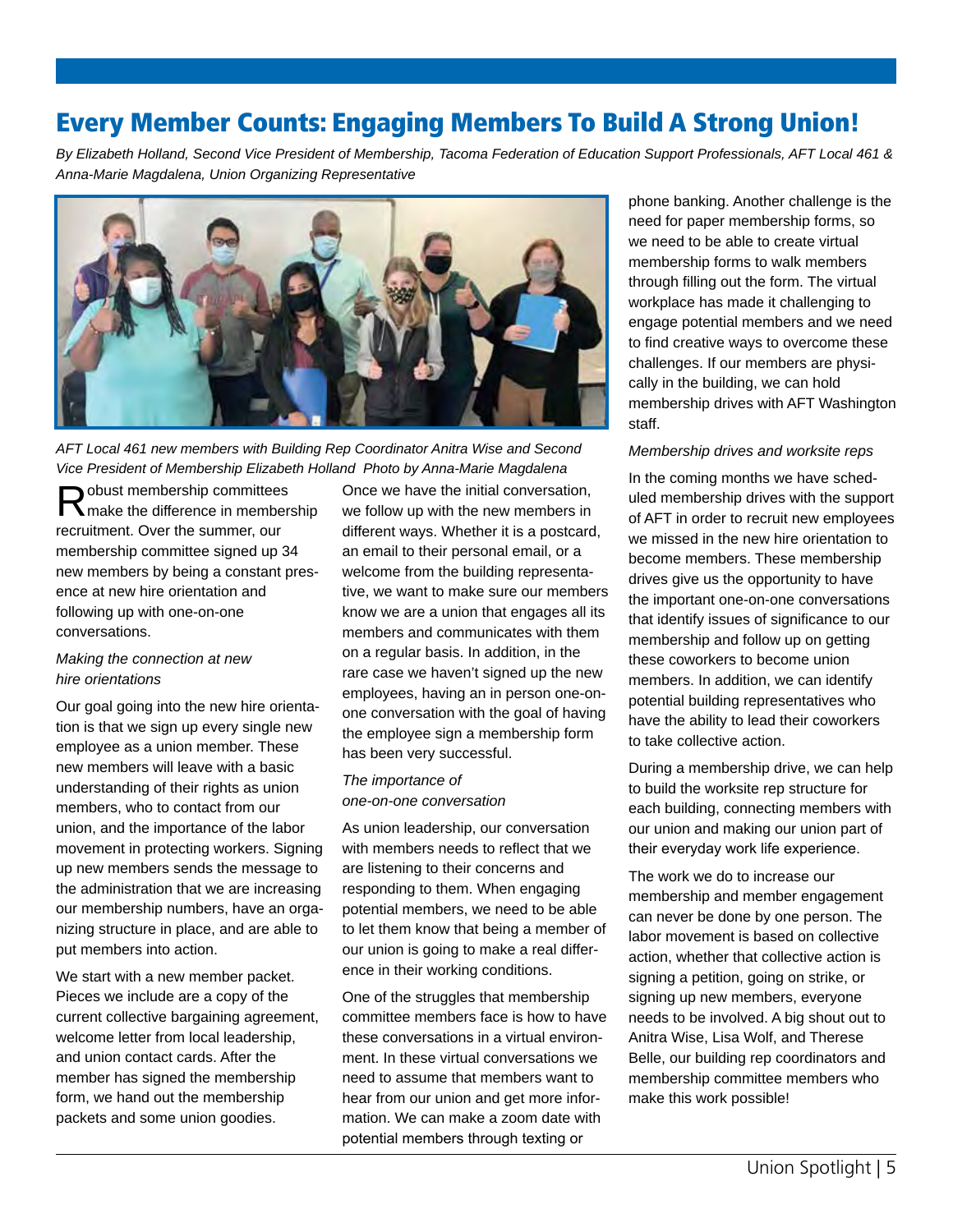## Go Vote!

#### *By Cortney Marabetta, Communications Specialist*

In last year's election, we saw reconvoter turnout across the state and n last year's election, we saw record across the country. This is pretty typical for presidential elections, which attract more voters' attention than any other election. The stakes feel higher, so the urgency of voting is higher. Outside of presidential election years, though, the numbers drop, often precipitously. This year's election, where there are no federal or state-wide officials on the ballot, has little to draw attention to itself.

But elections aren't a one-and-done process. They're often the beginning, or the middle, or the end of an elected's agenda. In 2020, more voters believed in Biden's vision of America than Trump's. More voters believed in Inslee's vision of Washington than Loren Culp's. Voters stated their interest in specific policies like free college and universal childcare at the federal level, and a fairer tax system at the state level. And in every election, we will get the opportunity to say whether the agenda in office is working for us. That's critically important.

Every time we have the opportunity to vote, we have the opportunity to say whether we like or don't like the actions of the person in office. And that means that every election is deserving of your attention. The races on the ballot this year, which for most people will be ballot measures, municipal elections, and school board elections, are as critically important as last year's federal elections.

This year, we've seen very, very contentious actions in school board meetings. Between the misunderstanding and manufactured outrage over Critical Race Theory and then the outrage over mask mandates, for children who are too young to be vaccinated, there's no way to say that school boards are just doing business as usual. They're dealing with big issues. We ask them to the do the right thing, and in this election, we have the opportunity to decide whether we like the agendas being presented for our consideration.

And the thing is, it matters. Just like last year, when voters decided that they preferred the way Inslee was steering the state, it matters whose hand is steering your local school district. It matters who's sitting on your city council. Your opinion matters, too, and voting is a great way to make sure that you're heard.

Fortunately, in Washington, we don't face some of the roadblocks to voting that exist in other states: mail-in voting is extremely convenient, whether in a pandemic or not. Dropboxes are plentiful. It's in your interest to vote, and the state makes it pretty easy and safe to do so. You should have a ballot by the time you're reading this – be sure to fill it out and send in your vote!

For more information about Washington State's elections system, including where to vote in person and where to drop off your ballot, visit the Secretary of State's website at http://www.sos. wa.gov.

# Enrolling in the WA Cares Fund

*By Cortney Marabetta, Communications Specialist*

Several years ago, the legislature<br>Supproved the creation of a long-term care fund that Washington workers would pay for through a payroll tax. The fund has been set up, under the name WA Cares Fund. The provisions of the program require that workers pay into the fund, giving them access later in life to up to \$36,500 in long-term care monies that can be used for expenses such as retrofitting a house with accessibility furnishings, or paying a family member who is a caregiver. The fund was intentionally set up to allow workers to pay for more than most conventional long-term care insurances do; many of the allowable expenses under the fund are not otherwise reimbursable through other insurance.

The program's opt-out date is approaching and it's being reported that some people are opting out of the program due to the perception of cost. The information about what happens if someone opts out is not very clear. In the interest of making informed decisions, here's what we know.

• The payroll tax is .58% - less than 1% - of your wages, and you contribute over the lifetime of your employment. That's 58 cents per \$100 earned.

- You qualify for the insurance after 10 years; 500 or more hours worked annually is considered one year.
- If you are self-employed, you can opt in to the Trust; this does not require an employer, as employers make no contributions to the fund.
- The fund will open in January of 2025 for eligible workers to begin withdrawing funds.
- You only pay the care fund premium while working, which is typically not the case with private insurers; the care fund cannot lapse for you once you retire. *(Continued on pg. 7)*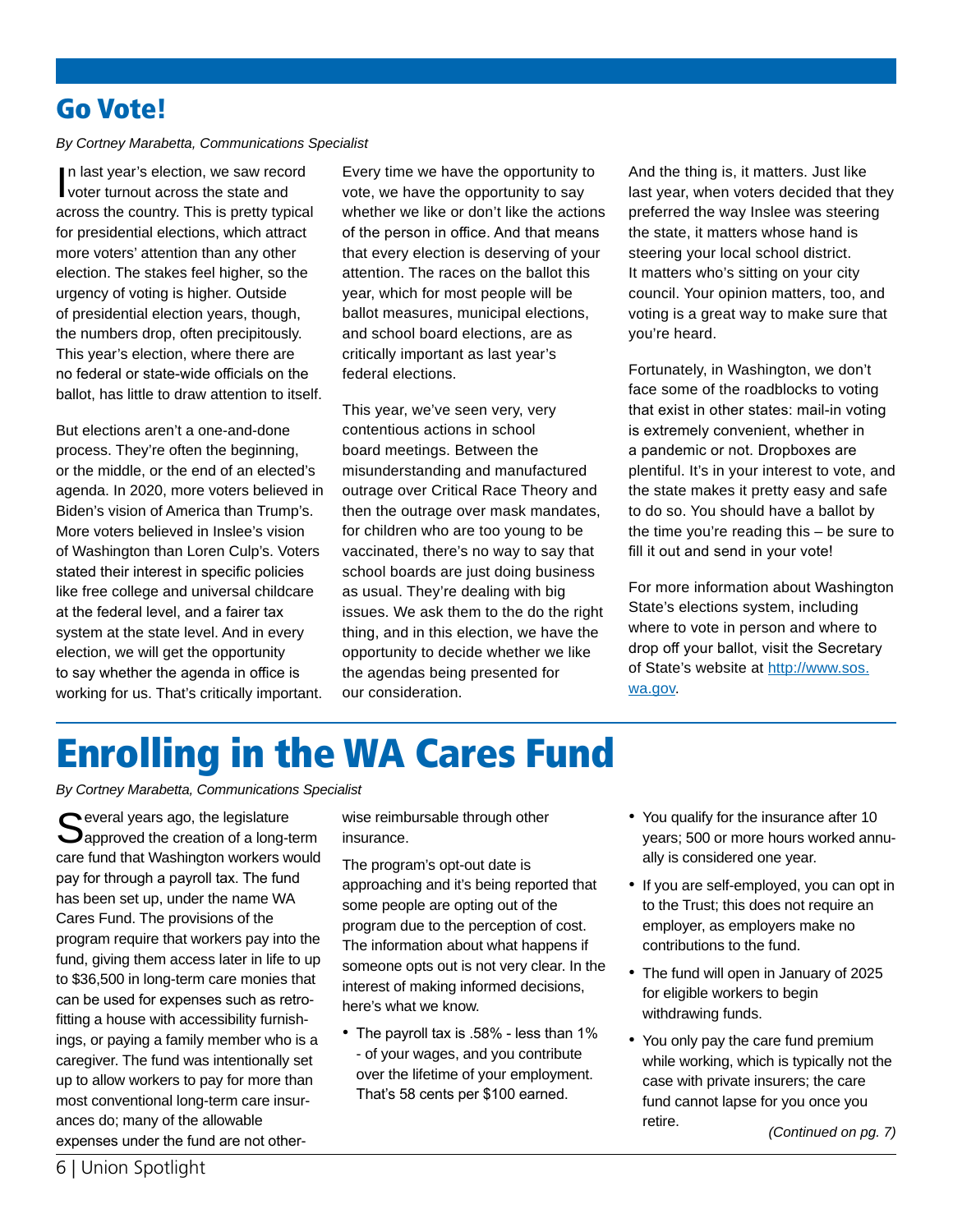## Federation of Head Start Ratifies Improved Contract

*By Enrie Marusya, Union Organizing Representative* 

Just in time for the new school year, the Federation of Head Start ratified a new contract! Thanks to the collective actions of union members and their brothers and sisters from other locals over the last school year, the bargaining team had the momentum it needed to ensure that represented staff had actionable safety language in their contract. The language covers both environmental safety and when children exhibit unsafe behaviors. The unit demanded this language in response to several safety incidents before COVID that resulted in staff going to urgent care.

In addition, staff won unprecedented 7-21% raises and a new step in their salary scale. The raises come from a combination of across-the-board raises and upward movement in the scale for hard-to-fill positions, such as bus drivers. A new designation for each Head Start center was also created, with premium pay, so that one staff at every center has the additional training needed to lead when Center Directors are absent from their worksites.

"We didn't get everything we wanted, but we worked within the limits of the nationally underfunded Head Start program to get as much as possible for our members," said Amanda Lalicker, the new president of the Federation, which is located in ESD 113, Thurston and Grays Harbor counties. Most of the unit's workers still do not make a living wage, which the local pinned at around \$20/hr depending on where in the region they lived and the size of the worker's family. "That's why we must continue to advocate at the state and federal level for increased funding."

Amy DuBois, a long-time bargaining team and board member, thanked everyone who came out to support the Federation. "We could not have done this without the members of our union, other local unions, and community members – including current and past parents – who signed our petition and came to our Board of Directors' Zoom meeting in support. They heard us all." The Board meeting in question was featured in the June issue of the Spotlight.

Lalicker, DuBois, and other members of the board and bargaining team plan to keep up the fight and are meeting with administration in the coming weeks over state legislature lobbying efforts. Lalicker has been on the national stage recently to discuss federal legislation as well. You can find the Committee for Education Funding FY 2022 Budget Book Briefing panel she was on (recorded July 13th) here: https://www. youtube.com/watch?v=LYrYTX8jK2I



 *FHSE members were not able to meet in-person as a unit because of the delta variant, but centers were able to meet individually to ratify the contract. Pictured are members from the Washington Elementary center.* 

 *Photo by Amy DuBois*

We're overhauling our website! Check back through the fall for updated content and resources.

Visit http://wa.aft.org to see what's new!

## Cares Fund

#### *(from pg. 6)*

The opt-out window is 10/01/21- 12/31/22, and anyone who opts out must apply for opt-out and provide the approval letter to their employers.

The main thing to be aware of is that if someone opts out of the WA Cares Fund, it is permanent. Even if you get private or employer-provided long-term care insurance and lose it due to no fault of your own, you cannot opt back in to the long-term care program. There are no qualifying events that will allow

you back into WA Cares once you have opted out. Given that 7 out of 10 Washingtonians will need long-term care at some point in their lives, that Medicare does not cover long-term care, and also given that the program is quite expansive in what it covers, people who choose to opt out should be very aware of what that entails.

For more information and to read more about the benefits of the program, you can visit their website at https://www. wacaresfund.wa.gov.